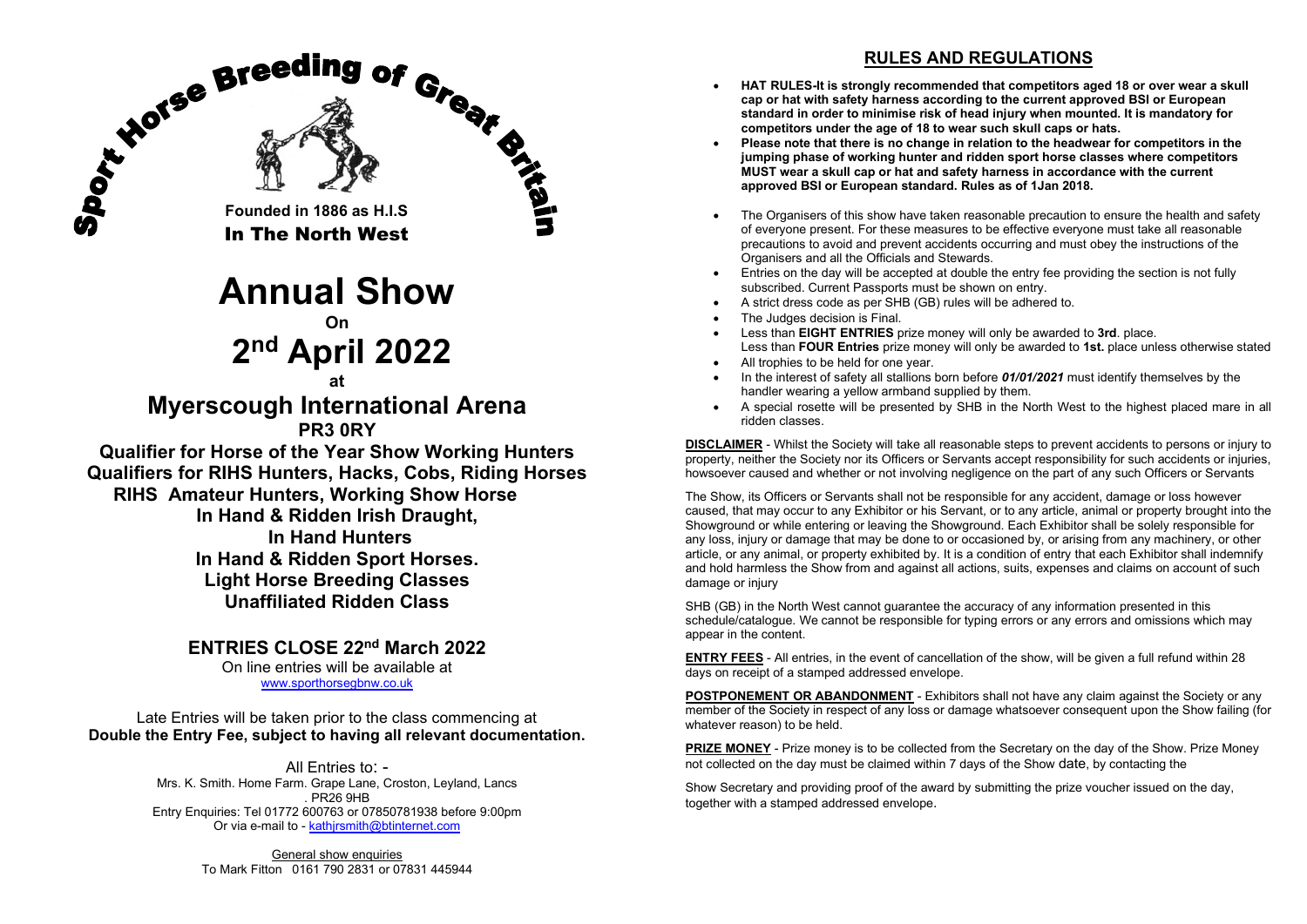# **Indoor Arena 8.00am**

**IN HAND Classes- Please note that due to the time of year there may not be any Brood Mares and Foals in the 4 sections. We will NOT delay the start time but continue straight on with the relevant classes that have entries.**

# **IN HAND CLASSES**

| ALL classes will be judged under SHB (GB) 2022 rules. |                                   |  |  |
|-------------------------------------------------------|-----------------------------------|--|--|
| <b>Entry Fee:</b>                                     | Classes 1-20 inc. £15             |  |  |
| <b>Prize Money</b>                                    | 1st £20, 2nd £15, 3rd £10, 4th £5 |  |  |

# **SPORT HORSES**

#### **All horses in classes 1-5 must be on the SHB (GB) Basic Identity Register**

These classes are for horses likely to produce or make a sport horse and will be judged in a continental manner on a

| triangle.<br>Judge               | <b>Mr Richard Telford</b>                                                                                    | <b>Berwickshire</b>                                                                                                                                                                                                                                                                                                                                        |
|----------------------------------|--------------------------------------------------------------------------------------------------------------|------------------------------------------------------------------------------------------------------------------------------------------------------------------------------------------------------------------------------------------------------------------------------------------------------------------------------------------------------------|
| <b>CLASS 1</b>                   | 148cms                                                                                                       | <b>BROOD MARE</b> with foal at foot Mares must have own foal at foot or a relevant<br>certificate of pregnancy for the following year, which may be inspected at the show.<br>Mares which have not yet foaled or have lost their foals are eligible to enter with a<br>relevant certificate of pregnancy that may be inspected at the show. Mare to exceed |
| <b>CLASS 2</b>                   |                                                                                                              | <b>FOAL</b> out of mare in Class 1 must be at least 4 weeks old on the day of show.                                                                                                                                                                                                                                                                        |
| <b>CLASS 3</b><br><b>CLASS 4</b> | <b>YEARLING</b> filly colt or gelding born in 2021<br><b>TWO YEAR OLD</b> filly colt or gelding born in 2020 |                                                                                                                                                                                                                                                                                                                                                            |
| <b>CLASS 5</b>                   | <b>THREE YEAR OLD</b> filly colt or gelding born in 2019                                                     |                                                                                                                                                                                                                                                                                                                                                            |

**In Hand Sport Horse Championship**

# **LIGHT HORSE**

**All horses in classes 6-10 must be on the SHB (GB) Basic Identity Register**

**Judge Mr Stuart Ashton Berwickshire** 

- **CLASS 6 LIGHT HORSE BROOD MARE** with foal at foot. Mares must have own foal at foot or a relevant certificate of pregnancy for the following year, which may be inspected at the show. Mares which have not yet foaled or have lost their foals are eligible to enter with a relevant certificate of pregnancy that may be inspected at the show. .Mare to exceed 148cms
- **CLASS 7 FOAL** out of mare in Class 6 to exceed 148cm at maturity must be at least 4 weeks old on the day of show
- **CLASS 8 YEARLING** filly colt or gelding born in 2021 to exceed 148cm at maturity of
- **CLASS 9 TWO YEAR OLD** filly colt or gelding born in 2020 to exceed 148cm at maturity
- **CLASS 10 THREE YEAR OLD** filly colt or gelding born in 2019 to exceed 148cm at maturity

| <b>HUNTER</b>                      | All horses in classes 11-15 must be on the SHB (GB) Basic Identity Register                                                                                                                                                                                                                                                                                                                                              |  |
|------------------------------------|--------------------------------------------------------------------------------------------------------------------------------------------------------------------------------------------------------------------------------------------------------------------------------------------------------------------------------------------------------------------------------------------------------------------------|--|
| Judge<br><b>CLASS 11</b>           | <b>Mr David Dixon</b><br>Yorkshire<br><b>BROOD MARE</b> with foal at foot. Mares must have own foal at foot or a relevant<br>certificate of pregnancy for the following year, which may be inspected at the show.<br>Mares which have not yet foaled or have lost their foals are eligible to enter with a<br>relevant certificate of pregnancy that may be inspected at the show. Mare to exceed<br>$148 \mathrm{cm}$ s |  |
| <b>CLASS 12</b>                    | <b>FOAL</b> out of mare in Class 11 must be at least 4 weeks old on the day of show.                                                                                                                                                                                                                                                                                                                                     |  |
| <b>CLASS 13</b><br><b>CLASS 14</b> | <b>YEARLING</b> filly, colt or gelding born in 2021<br><b>TWO YEAR OLD</b> filly, colt or gelding born in 2020                                                                                                                                                                                                                                                                                                           |  |
| <b>CLASS 15</b>                    | <b>THREE YEAR OLD</b> filly colt or gelding born in 2019                                                                                                                                                                                                                                                                                                                                                                 |  |
|                                    |                                                                                                                                                                                                                                                                                                                                                                                                                          |  |

### **In Hand Hunter Championship**

### **IRISH DRAUGHT**

#### **Judge : Mrs D Richardson-Rowell Ayrshire**

The following classes are affiliated to the Irish Draught Horse Society (GB) and only horses registered with or overstamped by the IDHS (GB) and in the correct ownership are eligible for entry. All Pure Bred Breeding and Youngstock In-hand exhibits must be the progeny of a Graded Mare (ID Class1, Class 2, RID (GB), AID or Supplementary Grade Up Register) and be by a Class 1, Class 2 or RID (GB) stallion on the Irish Draught Breed Register . The owners of all Pure-bred Irish Draught horses must be full members of the IDHS(GB). This rule does not apply to owners of Irish Draught Sport Horses. Registration numbers to be stated on the entry form and entries will be sent to the IDHS (GB) prior to the Show to confirm eligibility.

This show is a Qualifier for The Moorbennhall Irish Draught Youngstock Challenge. The two highest placed Pure Breds from each age group that have not already qualified in Classes..8-10- yearlings, two year olds and three year olds eligible for Class 1 on the Irish Draught Breed Register by an RID (GB), ID Class 1 or ID Class 2 sire out of a Graded dam already Graded will qualify to go forward to the Final which will be held at the IDHS (GB) Annual Breed Show at Onley, Each qualifier will receive a card. Qualifiers are required to complete an online form at www.idhsgb.com to inform the IDHS (GB) that they have qualified for the Final. In the Final, there will be three preliminary classes with the two highest placed semi-finalists from each class going forward to the Championship where the Champion will receive £500 and the Reserve Champion £150

#### **CLASS 16 IRISH DRAUGHT & ID SPORT HORSE BROOD MARE** Graded\* mare,3 yrs old and over, with own foal at foot, or 4 yrs old and over, barren or in foal, **OR** mare, 4 yrs old and over, barren, in foal or with own foal at foot, registered on the Irish Draught Breed Register or ID Sport Horse Registers, or SID

- **CLASS 17 IRISH DRAUGHT & ID SPORT HORSE FOAL**  eligible for Class 16 on the Irish Draught Breed Register, **or** eligible for the ID Sport Horse Registers.
- **CLASS 18 IRISH DRAUGHT & ID SPORT HORSE YEARLING**  filly, colt or gelding, by an RID (GB), ID Class 1 or ID Class 2 sire out of a Graded\* dam, **or** filly, colt or gelding, registered on the Irish Draught Breed Register or ID Sport Horse Registers.
- **CLASS 19 IRISH DRAUGHT & ID SPORT HORSE TWO YEAR OLD** filly,colt or gelding by an RID (GB), ID Class 1 or ID Class 2 sire out of a Graded\* dam, **or** filly, colt or gelding registered on the Irish Draught Breed Register or ID Sport Horse Registers.
- **CLASS 20 IRISH DRAUGHT & ID SPORT HORSE THREE YEAR OLD**  filly, colt or gelding by an RID (GB), ID Class 1 or ID Class 2 sire out of a Graded\* dam, on the Irish Draught Breed Register or the ID Sport Horse Registers (NB: three yr old colts must be **un-inspected**).

# **In Hand Irish Draught Championship**

Champion & res .from classes 1-5, 6-10, 11-15 & 16-20 will go forward for the **Supreme In Hand Championship**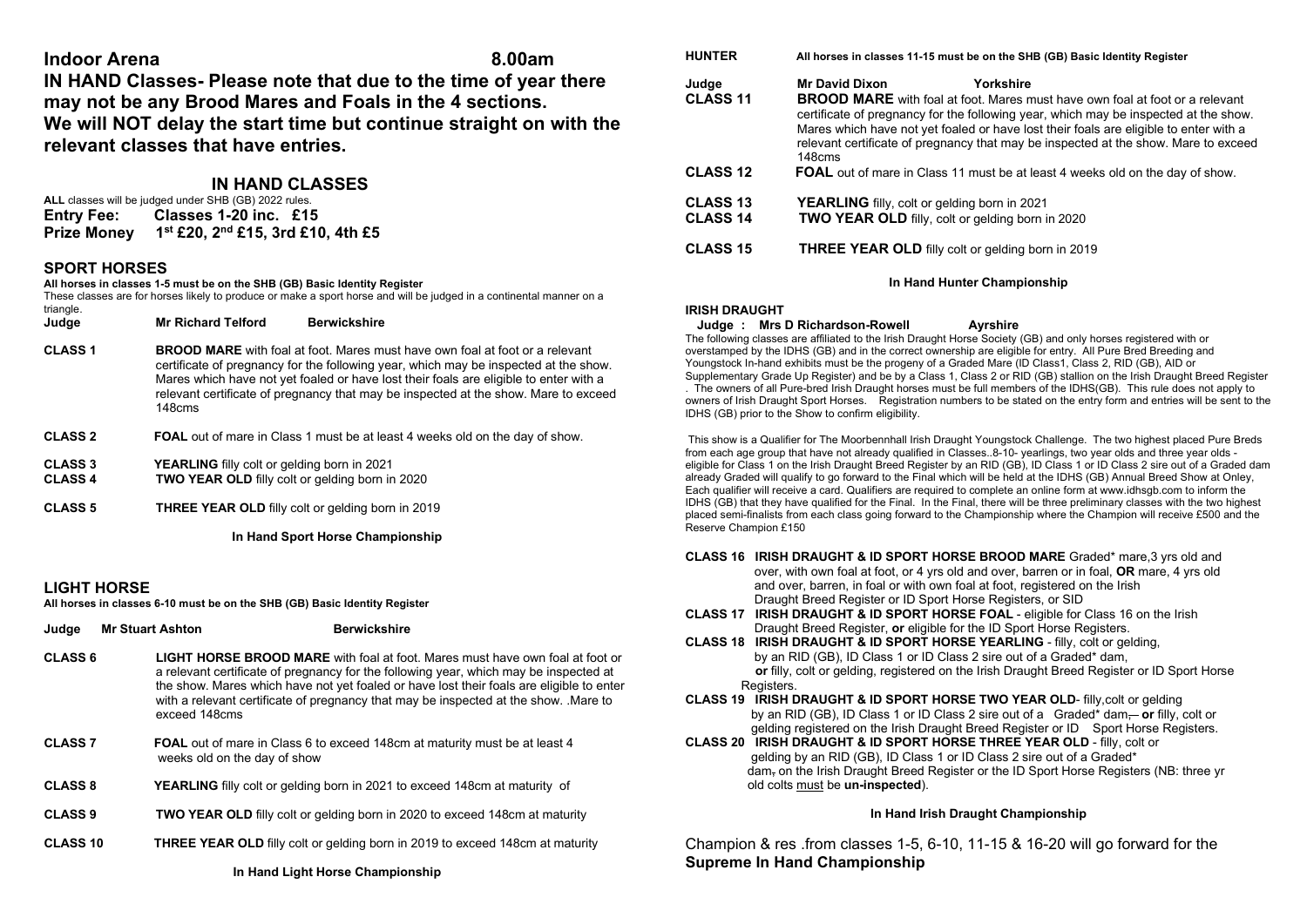#### **CLASSES 11 & 16-**

SHB (GB) will award a Mare Premium to the highest placed eligible mare in classes 1,&11

The Society SHB (GB) offers Brood Mare Premiums at selected shows, but premiums will only be awarded if there are a minimum of three mares forward per class. The premium takes the form of a Service Voucher, the value of which is £100, awarded at the Judge's discretion to their selection from the monetary prize winners, to be used towards the cost of covering the mare by any SHB (GB) Graded Stallion or Life Approved Premium Stallion that is properly registered for the year of covering. The Service Voucher must be used in either of the two years following the year of that award. No mare shall take more than one award per year. NOTE: Grade I and II mares are eligible to be transferred into the SHB (GB) Stud Book.

SHB (GB) in the NW will award a Mare Premium to the highest placed eligible mare in classes 1,6,11 &16

Points to be awarded towards the Gilbertson Trophy.- in Hand points competition In Hand Hunter, Sport Horses, Light Horses and Irish Draught are included in this competition. Points will be awarded to 1-4<sup>th</sup> places in each class. The Gilbertson Trophy will be awarded to the horse attaining the highest number of points overall.

To follow indoor arena not before 10.00am

#### **Ridden classes**

**Entry Fees for all Ridden Classes in Indoor Arena**  $Novice Classes$ 

**Prize Money 1st £25, 2nd £20, 3rd £15, 4th £10,** 

**ALL RIHS Qualifing Classes 22-23, 25-28, 30-32 & 34-35 £30 inclusive of the Royal International Levy of £10.00p**

**Prize Money 1st £35, 2nd £30, 3rd £25, 4th £20,** 

#### Hack, Cob and Riding Horse Classes.

Held under the rules of the British Show Horse Association. Owners, Riders, & Horses must be registered or have temporary membership with a Day Ticket. Horses registered with the Association must be Owned, Exhibited and Ridden by current BSHA Members. Riders must be 15 years of age or older. Registration numbers must be quoted on entry form. DAY TICKETS Non-Members may purchase up to a maximum of 2 Day Tickets per Exhibitor, per Horse, per Rider, per season. A Day Ticket will allow entry into Amateur, Home Produced, In-Hand, Novice, Working, Young Rider and Open Affiliated classes only, but will NOT allow entry into RIHS or HOYS qualifying classes. Horses registered on a Day Ticket do not require a JMB height certificate. Competitors can apply for a Day Ticket by downloading an application form,or apply online on the BSHA website. Horses competing in the Sport Horse Breeding of Great Britain classes at their Affiliated Shows cannot compete in Hack, Cobs and Riding Horse classes at the same show, on the same day and vice versa. This does not apply to SHB (GB) Ridden Sport Horse classes. The 1st or highest placed prize winners in each Open Affiliated class will qualify to compete in the BSHA Classic of the Year Final. The Finals will be held at the BSHA Hunter & National Championship Shows in September 2022. The BSHA offer a Novice, Young Rider and Amateur rosette in each Open class and a Champion rosette for each section (with the exception of Open Working Show Horse, Ladies Show Horse & HOYS Hunter classes).

RIHS QUALIFYING CLASSES Held under the rules of the British Show Horse Association. Horses must be registered with the Association and all Owners, Exhibitors and Riders and must be Association Members. Riders must be 15 years of age or older. Registration numbers must be quoted on entry form. Classes 22,23, 30-32,&34,35 are qualifiers for The Royal International Horse Show. The first prize winner will qualify to compete at the final. If already qualified the second will qualify, if the first and second are already qualified then the third will go forward. Horses competing at the RIHS and qualifying shows in Hunter sections of The Sport Horse Breeding of Great Britain at their Affiliated Shows cannot compete in Hack, Cobs and Riding Horse classes at the same show, on the same day and vice versa. This does not apply to SHB (GB) Ridden Sport Horse classes.

NOVICE HACK, COB, MAXI COB AND RIDING HORSE A Novice is a Hack, Cob, Maxi Cob or Riding Horse that has not won a first prize of £35 or more, or more than a total of £250 (including any Championship Prize Money) in any showing classes excluding Working Show Horses, Best Trained, Pairs, Side Saddle, or In-Hand classes that were Affiliated to the Association, at home or abroad, prior to 1st January in the current year. Winnings as a 4 year old are exempt, unless that 4 year old has won an Open Ridden class with a first prize of £35 or more. If the category has changed from a Hack to a Riding Horse or vice versa, it may not revert back to a Novice. Snaffle bridles may be worn for Novice classes. Novice animals must be Registered with the Association or Exhibitors must have purchased a 'Day Ticket' in order to compete in Novice classes. Animals which have been placed in the top five at either the Royal International Horse Show or Horse of the Year Show in any OPEN ridden class, BSHA or otherwise, with the exception of the Search for a Star finals, are ineligible to compete in Novice Hack, Cob, Maxi Cob or Riding Horse classes. Horses competing in Novice classes must be ridden by the Judge, before being asked to "strip" for conformation.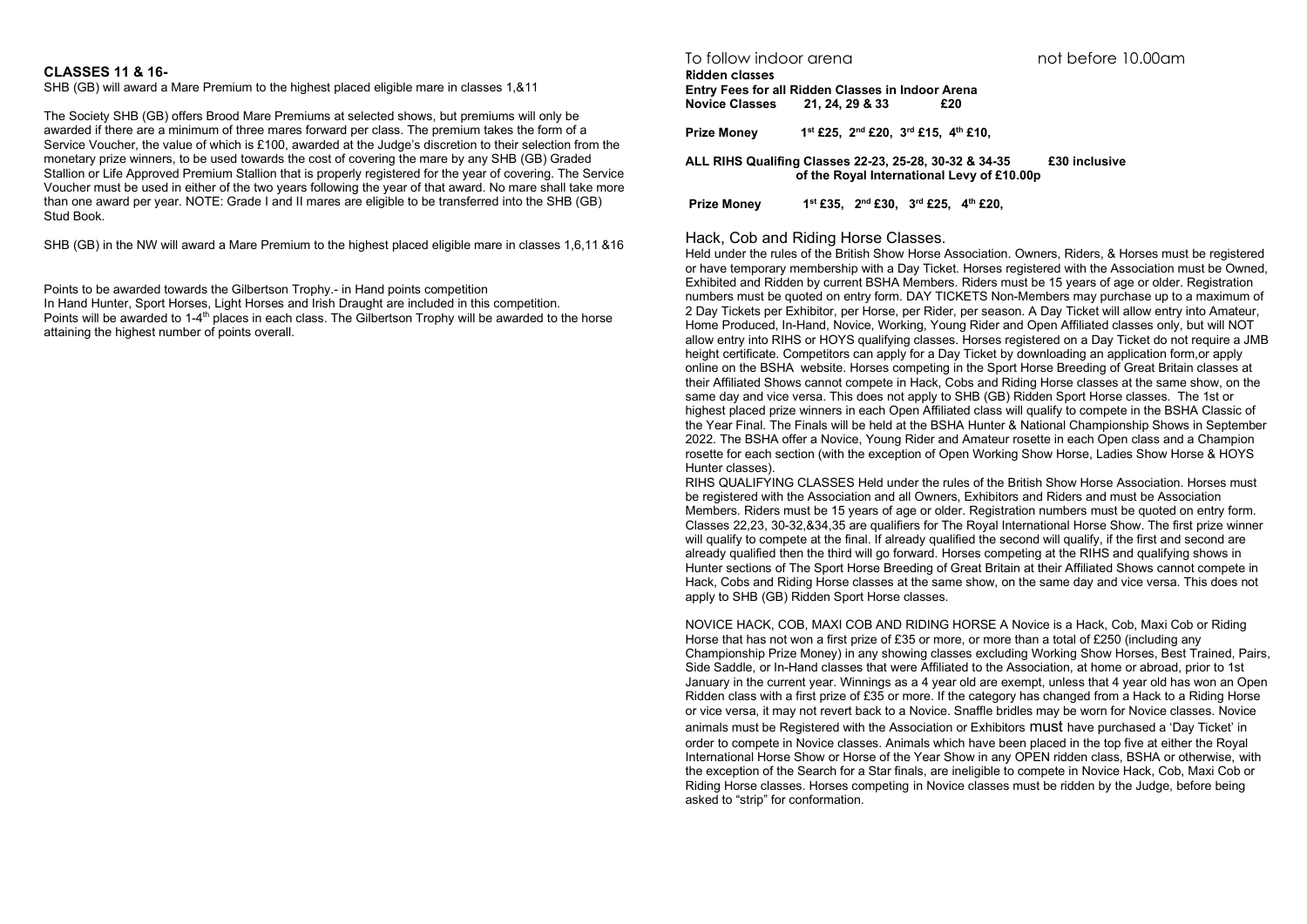**HACK CLASSES**

# **Judges**

| -------<br>Classes 21-23 Ride: Mr David Froggatt | Lancs           |
|--------------------------------------------------|-----------------|
| <b>Conformation: Mrs Wendy Phipps</b>            | Gloucestershire |

- **CLASS 21. OPEN NOVICE HACK mare or gelding 4 years old and over, exceeding** 148cms, but not exceeding 160cms. Rules at top of section
- **CLASS 22 RIHS SMALL HACK mare or gelding 4 years old and over, exceeding** 148cms, but not exceeding 154cms.
- **CLASS 23. RIHS LARGE HACK** mare or gelding 4 years old and over, exceeding 154cms, but not exceeding 160cms.

**Hack Championship**

#### **HUNTER CLASSES**

All hunter classes will be judged under the SHB(GB) 2022 rules

**Class 24** Owner and Rider need to be members of SHB(GB) and the horse has to be on SHB(GB) basic Identity register

**Classes:25,26,27,&28 are qualifying classes for the current year RIHS** and only horses registered on the Show Hunter Register are eligible to enter Registration numbers must be quoted on entry forms and owner and riders must be members of the society. Day Ticket = £36 (this entitles competitors to compete at a maximum of 2 shows in the year at £36 per show – it covers owner & rider membership together with horse registration for that show). If the class is a qualifying class for RIHS, in order for the qualification to be valid, application for full owner/rider membership and horse registration must be received in the SHB (GB) office within 14 days. The two highest placed horses in each class will qualify to enter at RIHS. No horse lower than second in its class will qualify

|                 | Judges – Ride: Mr Richard Telford<br><b>Conformation: Mr David Dixon</b> | <b>Berwickshire</b><br>Yorkshire                                             |
|-----------------|--------------------------------------------------------------------------|------------------------------------------------------------------------------|
| <b>CLASS 24</b> | 148cms.                                                                  | OPEN NOVICE HUNTER mare or gelding, four years old or over exceeding         |
| $C1$ ACC OF     |                                                                          | <b>DUIO LIOUTMEIOUT LUIMTED</b> <i>mana an maldinal factorization</i> and an |

- **CLASS 25 RIHS LIGHTWEIGHT HUNTER**, mare or gelding, four years old or over, to carry up to 12 stone 7lbs.<br>CLASS 26 RIHS MIDDLEWEIGHT HUNTER
- **RIHS MIDDLEWEIGHT HUNTER**, mare or gelding, four years old or over, to carry over 12 stone 7lbs and up to 14 stone.<br>CLASS 27 RIHS HEAVYWEIGHT HUNTER, mare or gelding, fo
- **RIHS HEAVYWEIGHT HUNTER, mare or gelding, four years old or** over, to carry over 14 stone.<br>CLASS 28 RIHS SMALL HUNTER ma
- **RIHS SMALL HUNTER**, mare or gelding, four years old or over. To exceed 148cms and not exceeding 158cms. A Horse which is registered as a Small Hunter cannot compete in an open weight class.

**COB CLASSES**

**Classes 29- 32 . Ride: Mr David Froggatt Lancs Conformation: Mrs Wendy Phipps** 

- **CLASS 29. OPEN NOVICE COB mare or gelding 4 years old and over, exceeding** 148cms. Rules as above
- **CLASS 30 RIHS LIGHTWEIGHT COB** mare or gelding 4 years old and over, exceeding 148cms, but not exceeding 155cms. Capable of carrying up to 14stone.
- **CLASS 31 RIHS HEAVYWEIGHT COB** mare or gelding 4 years old and over, exceeding 148cms, but not exceeding 155cms. Capable of carrying more than 14stone.
- **CLASS 32 RIHS MAXI COB** mare or gelding 4 years old and over exceeding 155cms-to be judged as Cobs. Judges must pay particular attention to type (i.e. short legged animals of COB type). To be shown hogged.

**Cob Championship** 

| <b>RIDING HORSE CLASSES</b>           |                 |  |  |
|---------------------------------------|-----------------|--|--|
| Judges                                |                 |  |  |
| Classes 33-35 Ride: Mr David Froggatt | Lancs           |  |  |
| <b>Conformation: Mrs Wendy Phipps</b> | Gloucestershire |  |  |

**CLASS 33 OPEN NOVICE RIDING HORSE mare or gelding 4 years old and over,exceeding** 148cms. Rules as at top of section **CLASS 34. RIHS SMALL RIDING HORSE** mare or gelding 4 years old and over, exceeding

148cms, but not exceeding 158cms.

**CLASS 35. RIHS LARGE RIDING HORSE** mare or gelding 4 years old and over, exceeding158cms

**Riding Horse Championship** 

**Ridden Hunter Championship**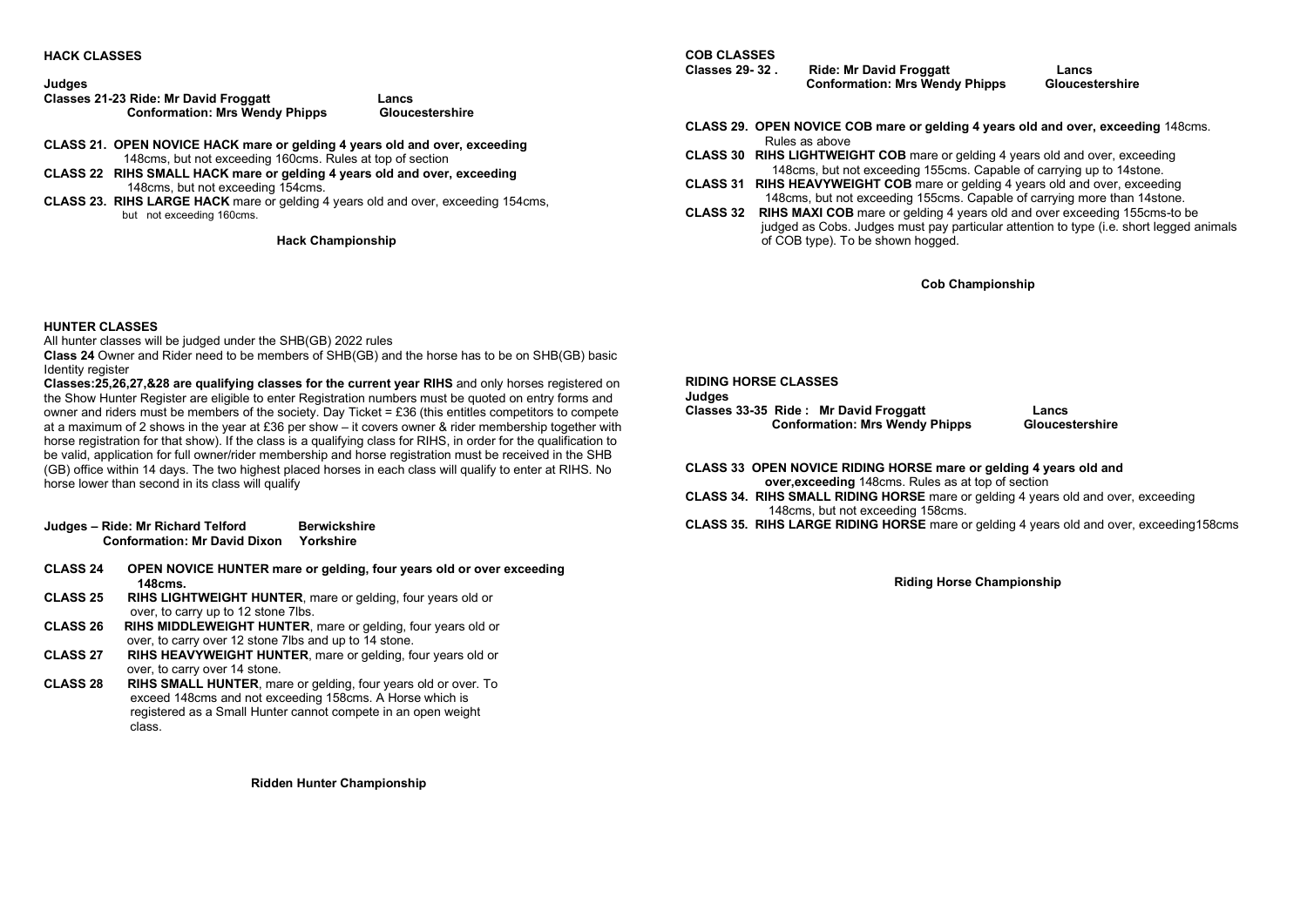# **Outdoor Arena 8.00am Ridden Classes**

**RIDDEN SPORT HORSE Entry Fee Classes 36-38. £25 Prize Money: 1st £30, 2nd£25, 3rd£15 , 4th£10,** 

**Judge : Mrs Pat Powley Cheshire**

#### **CLASS 36. FOUR YEAR OLD.** Open to any four year old that exceeds 148cms Maximum Height of fences 90cms (2' 9'' approx**)**

**CLASS 37. FIVE YEAR OLD.** Open to any five year old that exceeds 148cms Maximum Height of fences 100cms (3' 3'' approx)

**CLASS 38 SIX YEAR OLD & OVER,** Open to any six year old that exceeds 148cms Maximum height of fence 1.10m (3'6" approx)

- Any Rider can present up to three horses in each class.
- The horses will come into the ring individually and will give a short ridden display of walk, trot and canter, worth up to **50 marks**.
- They will then proceed straight into the jumping round. The first fence may be jumped as a practice fence. Each jumping effort will be marked out of 10 at the judge's discretion. There is no penalty for a pole down or a run out. However, three refusals or a fall of horse or rider will result in elimination.
- The jumping course will be a mixture of coloured and rustic obstacles and will be designed to produce eight jumping efforts in total. (**80 marks**).
- All horses, unless eliminated, will be required to come back without saddles, for conformation assessment out of a possible **50 marks**.
- Hind Boots are not allowed.

#### **WORKING SHOW HORSE**

|  | Judges Mr Richard Telford | <b>Berwickshire</b> |
|--|---------------------------|---------------------|
|--|---------------------------|---------------------|

**Entry Fee** Class 39. £25<br>Prize Money: 1<sup>st</sup> £30, 2<sup>nd</sup> £25 **Prize Money: 1st £30, 2nd £25, 3rd £15, 4th £10.**

(Qualifier for BSHA National Championship Show)

**Class 39 WORKING SHOW HORSE:** Open to Hacks, Cobs, Maxi Cobs and Riding Horses, mare or gelding 4 years old and over, exceeding 148cms.

SEIB WORKING SHOW HORSE: Open to Hacks, Cobs, Maxi Cobs and Riding Horses, mare or gelding 4 years old and over, exceeding 148cms. Held under the rules of the British Show Horse Association, Owners, Riders & Horses must be registered or have temporary membership with a Day Ticket. Riders must be 15 years of age or older. This class is a qualifier for The SEIB Working Show Horse Championship to be held at the BSHA National Championship Show in September. The two highest placed horses in the top five, not already qualified, in each Open Working Show Horse class, will qualify for the Final; no Horse placed lower than fifth will qualify. Any Horse which is a Grade B Showjumper, Intermediate Eventer, or above, as at the 1st January of the current year, is not eligible to compete in any Working Show Horse class. A Rider may ride up to two Horses in the jumping phase but must then select one Horse to take through to the Ride and Conformation phases (if required). No change of Rider is allowed.

# **FLAT RIDDEN SPORT HORSE**

**Entry Fee Class 40 Prize Money: 1st £25, 2nd£20, 3rd£15, 4th£10, Mrs Pat Powley Cheshire** 

#### **CLASS 40 FOUR, FIVE & SIX YEAR OLD FLAT RIDDEN SPORT HORSE**

Horses to be shown on the flat will not be required to jump. Snaffle bridles must be worn. **Note. Horses Owners and Riders have to be registered with SHB(GB).** Horses will not be ridden by the judge but will be required to give a short individual show of walk, trot & canter of approximately 1 minute, to be awarded marks out of a possible 20 for each pace. Lengthened strides in trot and canter must be shown. Marks All horses are required for a conformation assessment to be awarded marks out of a possible 50.

#### **Ridden Sport Horse Championship**

 $1<sup>st</sup>$  and  $2<sup>nd</sup>$  from classes  $36 - 38$ ,  $39$  & 40 - will qualify after the conclusion of class 40

#### **WORKING HUNTER**

#### **CLASS 41 UNAFFILIATED NOVICE WORKING HUNTER**

**You do not need to be a member of any society to enter this class** but class will be judged according to SHB(GB) rules.

Entry Fee Class 41 £25<br>Prize Monev: 1<sup>st</sup> £30, 2<sup>nd</sup> £25. **Prize Money: 1st £30, 2nd £25, 3rd £15, 4th £10.**

**Judge Mrs P Powley Cheshire**

**Height of fences will not exceed 90cms Horses to be 4yr old or over. Depending on numbers forward only horses required by the judge will come forward for conformation and an individual ridden display Horses will not be ridden by the judge.**

#### **CLASS 42 - NOVICE WORKING HUNTER**

| Judges | <b>Mr Matthew Ainsworth</b><br>Ride  | Herefordshire       |
|--------|--------------------------------------|---------------------|
|        | <b>Conformation Mr Stuart Ashton</b> | <b>Berwickshire</b> |

**Entry Fee Class 42. £25 Prize Money: 1st £30, 2nd £25, 3rd £15, 4th £10.**

Mare, Gelding or Stallion 4 years old and over not to have won a total of £200, excluding championship prize money, (or equivalent values) in prize money in any affiliated Working Hunter Class, or more than 5 BE eventing points or 200 BS points, at home or equivalent abroad before  $1<sup>st</sup>$ January in the relevant year.

Fences will be a minimum height of 0.85m (2ft 9ins) and a maximum height of 1.00m (3ft 3ins) Working Hunters may compete 'Hors Concours' in Novice Working Hunter Classes in the jumping phase only at the discretion of the show secretary but the horse cannot compete in any other Working Hunter classes for the duration of that show

Owner and/or rider need to be members of SHB(GB) & Horses need to be on SHB(GB) basic id Day Ticket = £36 (this entitles competitors to compete at a maximum of 2 shows in the year at £36 per show – it covers owner & rider membership together with horse registration for that show). If the class is a qualifying class for RIHS, in order for the qualification to be valid, application for full owner/rider membership and horse registration must be received in the SHB (GB) office within 14 days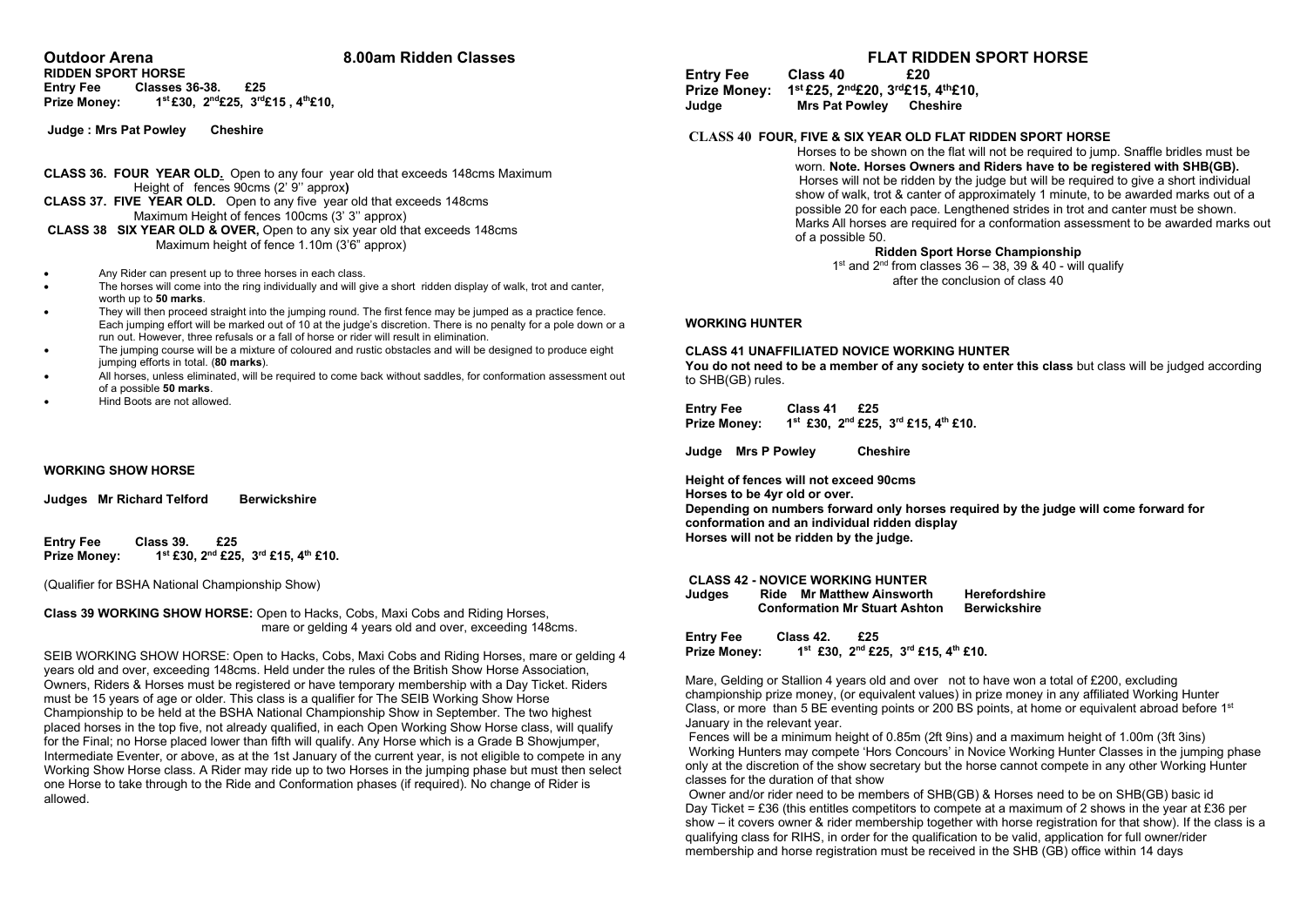#### **Class 43 WORKING HUNTER Horse of the Year Show Qualifier**

**Entry Fee £45 inclusive of Horse of the Year Show Contribution of £16 Prize Money 1st £50 2nd £40 3rd £35 4th £30**

**Ride: Mr Matthew Ainsworth Herefordshire Conformation: Mr Stuart Ashton** 

This competition is for Working Hunters, any weight, mares, geldings or stallion (competing stallions must have a red, white and blue ribbon displayed in their tail) four years old or over, exceeding 148cm, to be ridden. Any horse which has qualified as a Grade A Show Jumper or Advanced Event Horse as at 1<sup>st</sup> January in the current year is not eligible to compete in Working Hunter classes. All Riders, Owners and Producers must be Members of the British Show Horse Association. Horses must be registered with the British Show Horse Association.

Fences will not exceed 1.14m (3ft 9ins) in height, there should be a minimum of 8 fences and a maximum of 12 fences. The course must contain a combination and should contain a water tray. This class will be judged in two parts. Part One (Jumping) will be judged first, without a jump-off. All clear rounds and any other horses the judges may require will go forward to the next part. A rider can ride up to two horses in the jumping phase but then must select only one horse to take forward into the ride and conformation section if so required (no change of rider is allowed).

This class will be run in accordance with the general rules as set out in the Horse of the Year Show rulebook, a copy of which can be downloaded fro[m www.hoys.co.uk.](http://www.hoys.co.uk/) 

This is a Horse of the Year Show Qualifier, all data given upon entry of this class is provided to Grandstand Media Limited and stored on the Grandstand Entries System. For full policy details please visi[t www.grandstandentries.com.](http://www.grandstandentries.com/)

Marks must be awarded in the following way: PHASE I (60 MARKS) A: JUMPING POINTS 40 MARKS **B: STYLE WHILE JUMPING** PHASE II (40 MARKS) C: CONFORMATION 20 MARKS D: RIDE 20 MARKS

In the event of equality the CONFORMATION MARK from Phase II will take precedence, followed by the RIDE MARK, and then the STYLE MARK

. This class is a qualifying class for Horse of the Year Show, NEC, Birmingham, 5th - 9th October 2022. Qualification will not pass below 3<sup>rd</sup> place, with the exception of the BSHA National Championship show. Qualification will be verified by the Horse of the Year Show office.

Working Hunter Championship

1<sup>st</sup> & 2<sup>nd</sup> from classes 42 & 43 will qualify

**Class 44 Entry fee £20 Prize Money 1st£25, 2nd £20, 3rd £15, 4th £10** 

**Judge Ride: Mr Matthew Ainsworth Herefordshire Conformation: Mr Stuart Ashton** 

**CLASS 44 UNAFFILIATED RIDDEN HORSE-** mare or gelding 4yr old or over exceeding 148cms. Horse or rider do not need to be registered with any specific society but class will be judged according to SHB(GB) rules. Horses will be ridden by the judge.

**RIDDEN IRISH DRAUGHT Entry Fee Classes 45 & 46, £20 Prize Money: 1st £25, 2nd£20, 3rd£15, 4th£10,**

| Judge Conformation: Mrs D Richardson-Rowell | Ayrshre                     |               |
|---------------------------------------------|-----------------------------|---------------|
| Ride:                                       | <b>Mr Matthew Ainsworth</b> | Herefordshire |

The owners of all Pure-bred Irish Draught horses in ridden classes must be full members of the IDHS (GB). This rule does not apply to owners of Irish Draught Sport horses. Registration numbers to be stated on the entry form and entries will be sent to the IDHS (GB) prior to the Show to confirm eligibility." All competing STALLIONS must be the progeny of a Graded Mare (ID Class1, Class2, RID (GB) AID or Supplementary Grade Up Register) by a Class 1 Class 2 or RID (GB) stallion and be inspected or overstamped by the IDHS (GB) and classified as RID (GB), ID Class 1 or ID Class 2 OR be a Registered Irish Draught Sport Horse Stallion, and they must display a red, white and blue ribbon in their tails. \*All riders of STALLIONS must be 18 years of age or over. All ridden horses must be 153cm (15hh) or over."

This show is a Qualifier for the Irish Draught Horse Society (GB) £2,000 Challenge. The highest placed horse (not already qualified) from each of the following Classes 45&46 will qualify for the Final of the IDHS (GB) £2,000 Challenge which will be held at the IDHS (GB) Annual Breed Show . N.B: A horse may only qualify for the Final once, regardless of the type or number of classes won, placed in or entered. Qualifiers are required to complete an online form at www.idhsgb.com to inform the IDHS (GB) that they have qualified for the Final. In the Final, the Champion will be awarded £1,000 prize money, a trophy. The Reserve Champion will be awarded £500 and 3rd to 7th inclusive will be awarded £100 each. In addition, the highest placed Pure Bred Irish Draught will receive a trophy and £100, the highest placed 158cm (15.2hh) and under will receive a trophy and £50,and the highest placed Sport Horse will receive a trophy and £50.

#### **CLASS 45 - RIDDEN IRISH DRAUGHT - 4 years old and over, stallion (see rules), mare or gelding registered on the Irish Draught Breed Registers (main studbook)**

**CLASS 46 RIDDEN IRISH DRAUGHT SPORT HORSE - 4 years old and over, \*stallion (see rules), mare or gelding registered on the ID Sport Horse Register, or SID** 

**Ridden Irish Draught Championship 1st &2nd from classes 45-46 qualify**